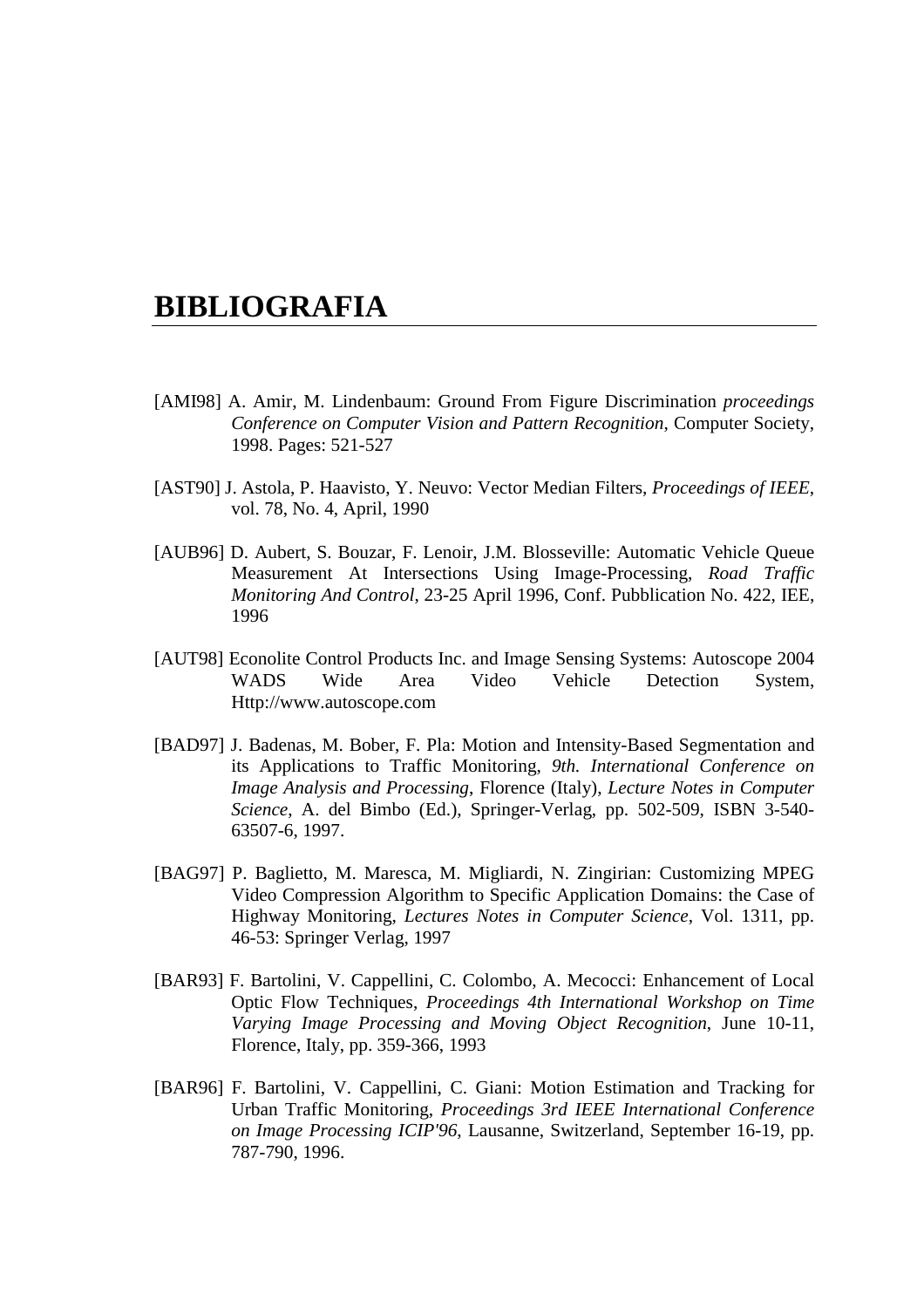- [BAR98] M. Barattin, R. Cucchiara, M. Piccardi: A Rule-based Vehicular Traffic Tracking System, *CVPRIP '98*, Research Triangle Park, North Carolina, 1998
- [BRA00] A. Branca, E. Stella, A. Distante: Feature Matching Constrained by Cross Ratio Invariance *Pattern Recognition* 33 (2000) 465-481
- [BRI92] P. Briquet: Video Processing Applied To Road And Urban Traffic Monitoring *Sixth International Conference On Road Traffic Monitoring And Control* Conf. Publ. No. 335, pp. 153-157, IEEE 1992
- [BRO00] Conexant: *BT848 Technical Reference Manual* http://www.conexant.com/ products/multimedia/pci\_products/bt848/default.asp
- [CAN89] V. Cantoni, S. Levialdi: Tecniche e strumenti per l'elaborazione delle immagini e il riconoscimento di forme, Tecniche Nuove, 1989
- [CHA95] A. Chatziionau, S.L.M. Hockday, S. Kaighn, L. Ponce: Video Image Processing Systems: Applications In Transportation *0-7803-2587-7/95*, 1995 IEEE
- [COM00] Comerson: Eyeway, http://www.comerson.it/prodotti/eyeway/index.html
- [COT94] B. Cottrell Jr.: Evaluation of a Video Image Detection System (VIDS) Final Report, Http://www.bts.gov/NTL/DOCS/cottre.html, May 1994
- [CUC99] R. Cucchiara, M. Piccardi: Vehicle Detection Under Day and Night Illumination *Proceedings of the 3rd International ICSC Symposia on Intelligent Industrial Automation and Soft computing* June 1-4, 1999, Genova, Italy, ISBN 3-906454-17-7
- [DEV89] M., De Vos, M. Stegherr: Parametrizable VLSI Architectures For Full-search Block-matching Algorithms, *IEEE Transactions on Circuits and Systems*, vol. 36, October, pp. 1309-1316, 1989
- [DIS99] L. Di Stefano, E. Viarani: Vehicle Detection and Tracking Using the Block Matching Algorithm, *Recent Advances in Signal Processing and Communications* N. Mastorakis Editor, World Scientific and Engineering Society Press, ISBN 960-8052-03-3, 1999.
- [DI299] L. Di Stefano, E. Viarani: Vehicle Detection in Traffic Images, *Proc. of ICEIS'99, 1st Int'l Conference on Enterprise Information Systems* Setùbal, Portugal, Vol. I, pp. 308-313, March 27-30, 1999.
- [DIS00] L. Di Stefano, I. Milani, E. Viarani: Evaluation of Inductive-Loop Emulation Algorithms for UTC Systems *Sixth International Conference on Control,*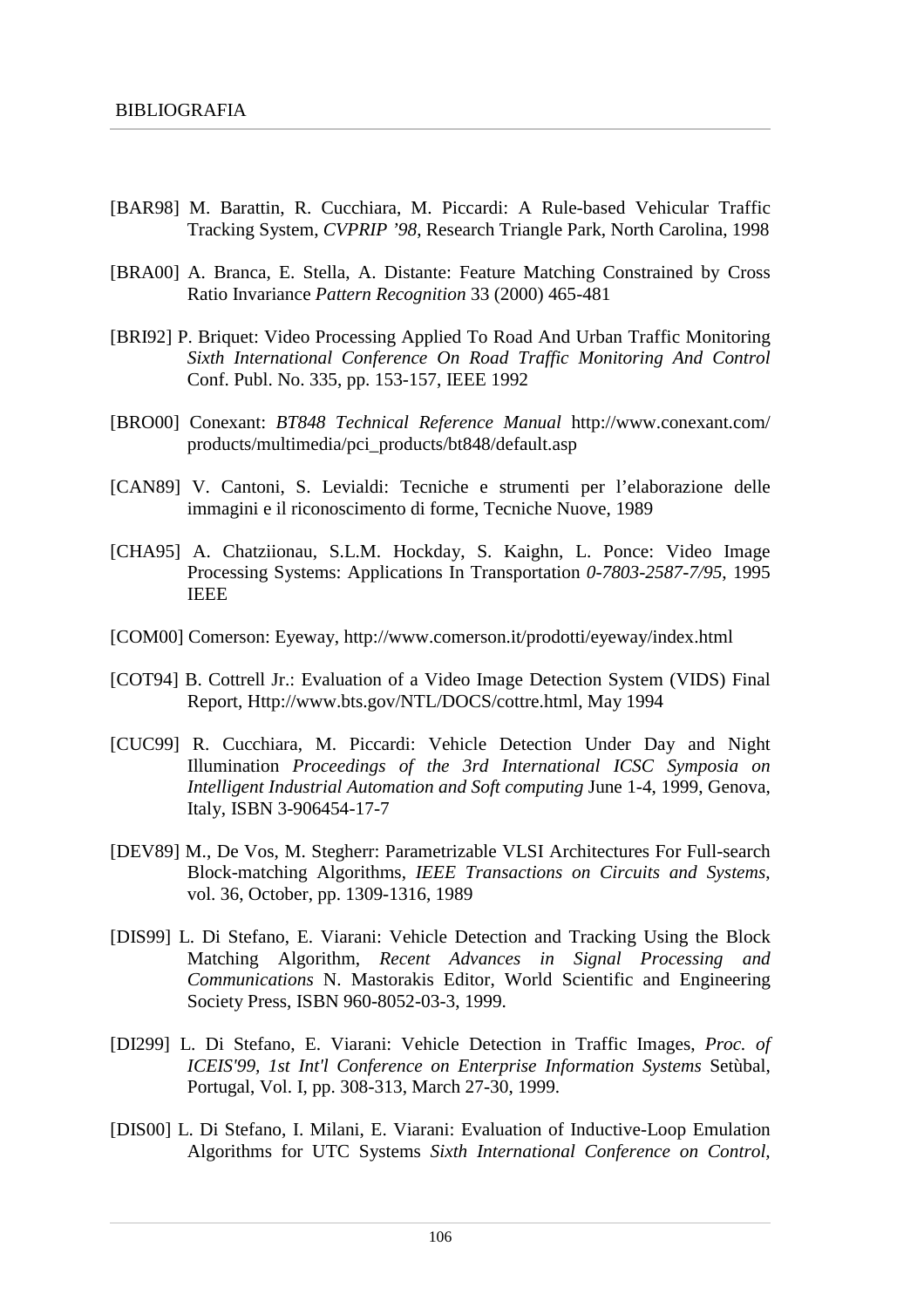*Automation, Robotics and Vision, ICARCV 2000*, 5-8 December 2000, Singapore. ISBN 981-04-3445-6.

- [ELS00] Elsema Inductive Loop Sensors, Http://www.elsema.com/ld30htm, 2000
- [ERT00] ERTICO ITS EUROPE 2000 Http://www.ertico.com/what\_its/what\_is.htm
- [GAV99] D.M. Gavrila: The Visual Analysis of Human Hovement: a Survey *Computer Vision and Image Understanding* Vol. 73, Number 1, January 1999, pp 82-98, 1999
- [HAR92] R.M. Haralick, L.G. Shapiro: Computer and Robot Vision, Vol.1, pp.28-33, Addison-Wesley, 1992
- [HAR98] I. Haritaoglu, D. Harwood, L.S. Davis: W4 Who? When? Where? What? A real time system for detecting and tracking people, *Automatic Face and Gesture Recognition, Proceedings*. Third IEEE International Conference on, 1998.
- [HAR99] I. Haritaoglu, D. Harwood, L.S. Davis: Hydra: Multiple People Detection and Tracking Using Silhouettes, *Image Analysis and Processing, 1999. Proceedings. International Conference on*, Sept. 1999
- [HA299] I. Haritaoglu, R Cutler, D. Harwood, L.S. Davis: Backpack: Detection of People Carrying Objects Using Silhouettes *Proceedings of the Seventh IEEE International Conference on Computer Vision*, 1999. Pages: 102 - 107 vol.1
- [HIL78] E. Hilbert et. al.: Wide Area Detection System Conceptual Design Study, JPL Interim Rep. for FHWA, Feb. 1978.
- [TOR96] I. Toru, O. Shin'ichi, M. Masanori: Traffic Measuremet with a Roadside Vision System - Individual TRacking of Overlapped Vehicles *Proc. of 13th int'l Conf. on Pattern Recognition* Vol. 3, pp. 859-864, 1996, IEEE
- [INI85] R. Iñigo: Traffic Monitoring and Control Using Machine Vision: a Survey, *IEEE Transactions on Industrial Electronics* IE-32(3):177--185, august 1985.
- [INI89] R. Iñigo: Applications of Machine Vision to Traffic Monitoring and Control *IEEE Transactions on Vehicular Technology*, 38(3):112--122, 1989.
- [ITU95] ITU-T, sl: Video Codec Test Model, *TMN5, ITU-TSS LBC-95, Study Group 15, Working Party 15/1, Expert's Group on Very Low Bitrate Visual Telephony*, **Telenor** Research, January, http://web.fou.telenor.no/fou/DVC/tmn5/ tmn5.html, 1995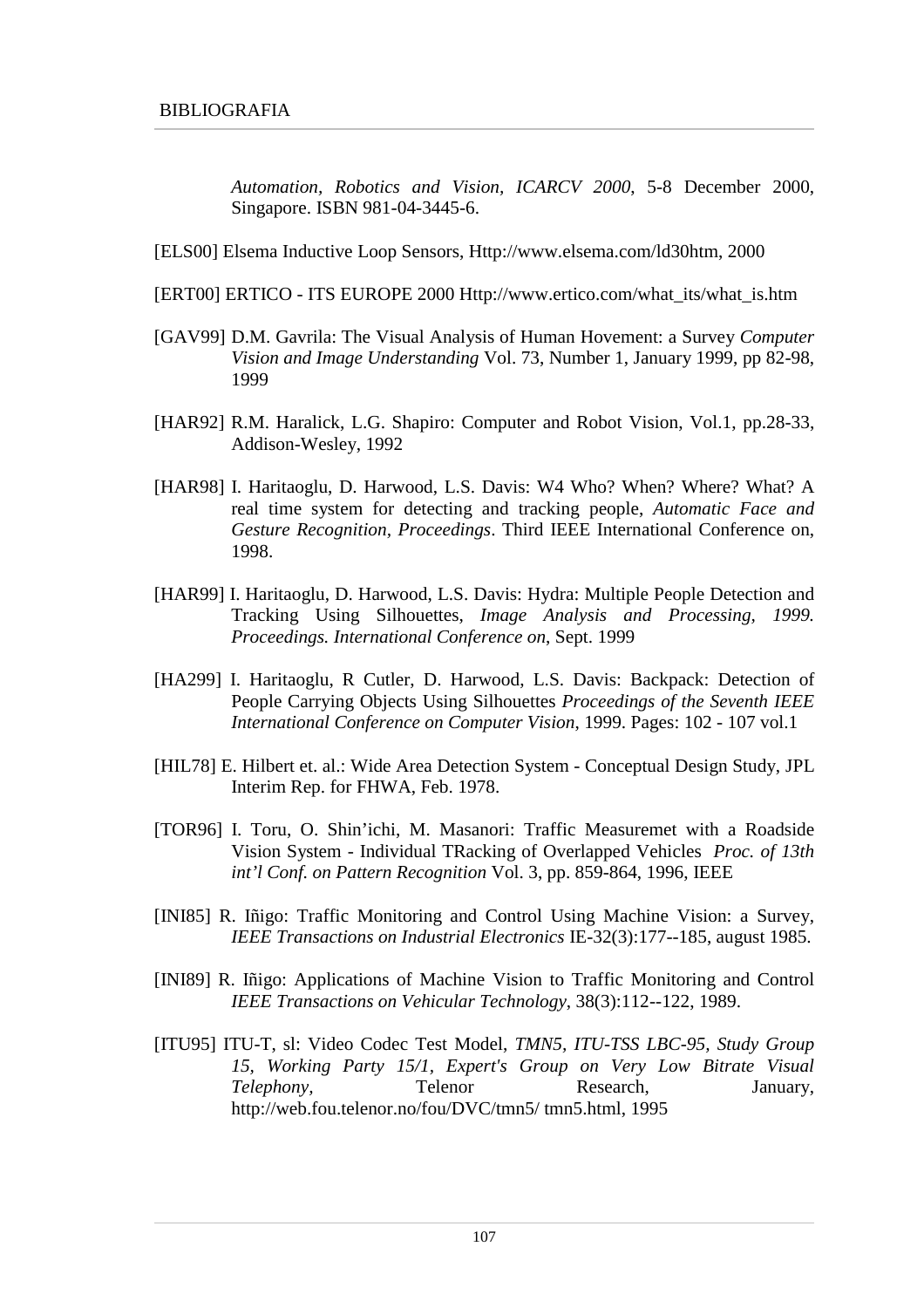- [KOL94] D. Koller, J. Weber, T. Huang, J. Malik, G. Ogasawara, B. Rao, S. Russel: Towards Robust Automatic Traffic Scene Analysis in Real-Time, *Proc. Int'l Conf. Pattern Recognition*, pp. 126-131, 1994
- [MIC91] P.G. Michalopulos: Vehicle Detection Video Through Image Processing: The Autoscope System *IEEE Trans. On Vehicular Technology*, Vol. 40, No. 1, February 1991
- [MON91] F.O. Montgomery, D.J. Quinn: Queue Management Strategies Using Fixed Time Signal Control *IEEE*
- [MOR94] H. Mori, N.M. Charkari, T. Matsushita: On-Line Vehicle and Pedestrian Detections Based on Sign Pattern *Industrial Electronics, IEEE Transactions on*, on Pages: 384 - 391, Aug. 1994, Vol. 41, Issue: 4, ISSN: 0278-0046
- [MUS94] H.G. Musmann, P. Pirsch, H.J. Grallert: Advances in Picture Coding, *Proceedings of the IEEE*, Vol.73, No 4, Aprile 1994, pp. 523-546
- [ORE97] M. Oren, C. Papageorgiou, P. Sinha, E. Osuna, T. Poggio: Pedestrian Detection Using Wavelet Templates, *Computer Vision and Pattern Recognition*, 1997. Proceedings., 1997 IEEE Computer Society Conference on, on Pages: 193 - 199, 17-19 June 1997, ISBN: 0-8186-7822-4
- [PAR95] P. Parodi, G. Piccoli: A Feature-Based Recognition Scheme For Traffic Scenes *Proceedings of the Intelligent Vehicles '95*. Symposium, Detroit USA, 25-26 Sept. 1995 p. 229-34, IEEE, ISBN: 0 7803 2983 X
- [PRA91] V.K. Pratt: Digital Image Processing, Second Edition, Wiley-Interscience Publication, 1991
- [PRE00] Prescient Systems: Gotcha! *Video surveillance for home or office* http://www.gotchanow.com/
- [REA98] I.A.D. Reading, C.L. Wan, K.W. Dickinson: Pedestrian Detection At Road Crossings By Computer Vision, Napier University UK, *Road Transport Information and Control, 1998, 9th International Conference* on
- [RIC95] C.A. Richards, C.E. Smith, N.P. Papanikolopoulos: Vision-Based Intelligent Control of Transportation Systems *Intelligent Control, 1995., Proceedings of the* 1995 IEEE International Symposium on, on Pages: 519 - 524, 27-29 Aug. 1995 ISBN: 0-7803-2722-5
- [RIG99] G. Rigoll, B. Winterstein, S. Muller: Robust Person Tracking in Real Scenarios with Non-Stationary Background Using a Statistical Computer Vision Approach *Second IEEE Workshop on Visual Surveillance*, 1999 (VS'99). Pages: 41 - 47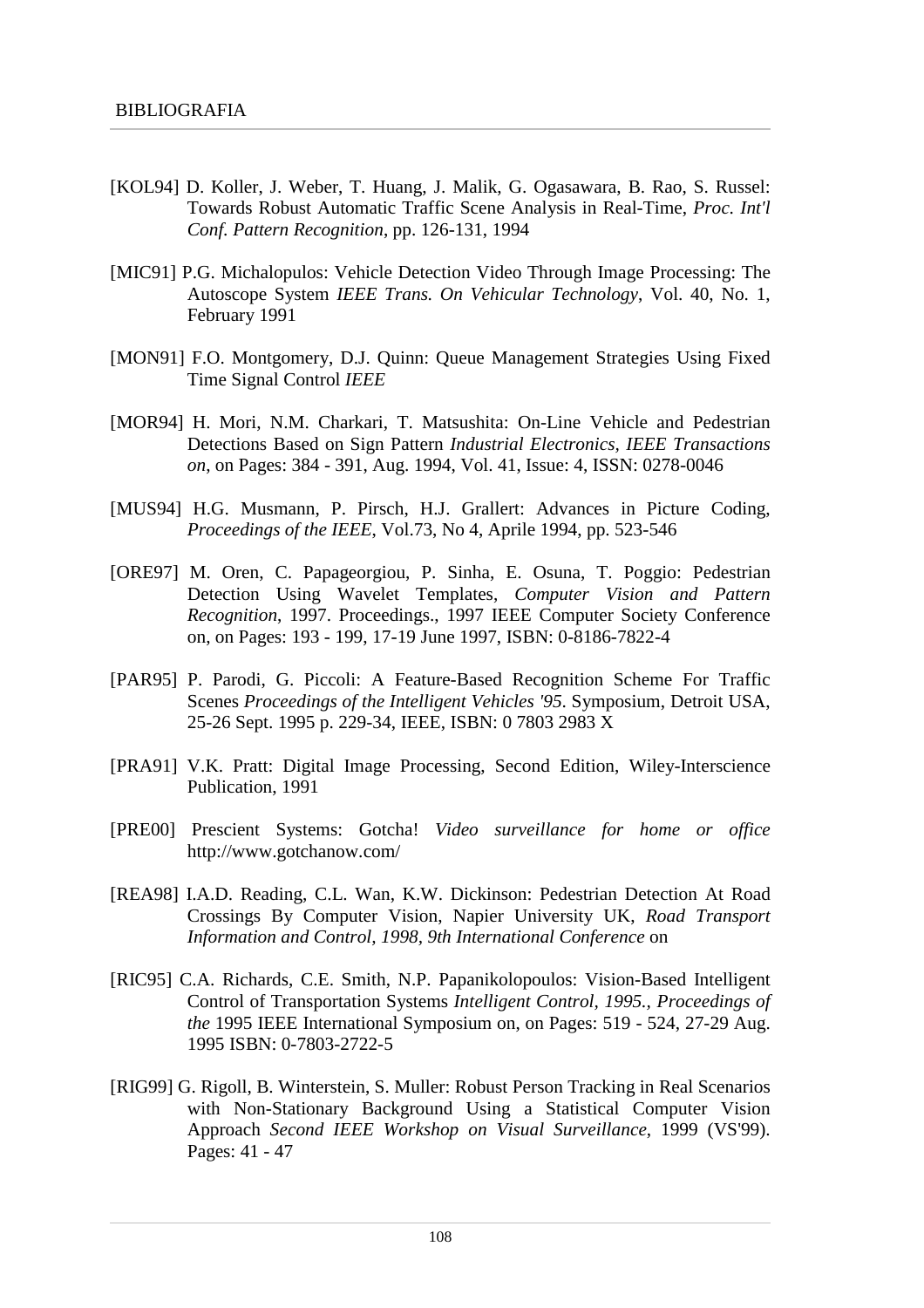- [SHA89] R. J. Shalkoff: Digital Image Processing and Computer Vision, pp.137-144 Wiley, 1989
- [SHA00] Sharp Communication *Security Surveillance Systems and Equipment Center* http://www.sharp-security.com/
- [SOT96] A. Soto, A. Cipriano: Image Processing Applied To Real Time Measurement Of Traffic Flow, *0-8186-7352-4/96*, 1996 IEEE
- [STA99] C. Stauffer, W.E.L Crimson: Adaptive Background Mixture Models for Real-Time Tracking *Conference on Computer Vision and Pattern Recognition*, 1999. IEEE Computer Society, Pages: 246 - 252
- [VAN98] OdeticsITS: Vantage *Video Traffic Detection System*, Http://www.odetiscits.com/itsproducts.html
- [VID98] Peek Traffic: VideoTrack 900 *VideoTrack 900*, Http://www.peektraffic.com/products
- [TIT89] J.M. Blosseville, C. Krafft., F. Lenoir, V. Motyka, S. Beucher: Titan: A Traffic Measurement System Using Image Processing Techniques, *Second Int'l Conference on Road Traffic Monitoring*, IEE 1989, pp. 84-88, 1989
- [TRA98] VDS Products: Traficon CCATS *Using Video for Traffic Detection*, Http://www.traficon.be, Http://videodetection.com/products/trficon.htm
- [TOY99] K. Toyama, J. Krumm, B. Brumitt, B. Meyers: Wallflower: Principles and Practice of Background Maintenance *The Proceedings of the Seventh IEEE International Conference on Computer Vision*, 1999. Pages: 255 - 261 vol.1
- [UTO00] Mizar: Utopia Http://www.miz.it/Products/utopia.html
- [UTS98] A. Utsumi, J. Ohya: Image Segmentation for Human Tracking Using Sequential-Image-Based Hierarchical Adaptation *Conference on Computer Vision and Pattern Recognition*, Proceedings of IEEE Computer Society, 1998. Pages: 911 - 916
- [VIA99] E. Viarani: Extraction of Traffic Information From Images at DEIS, Proc. of ICIAP'99 *10th International Conference on ImageAnalysis and Processing* Venice, Italy, pp. 1073-1077, September 27-29, IEEE Computer Society, ISBN 0-7695-0040-4, 1999.
- [VIS00] Microsoft: Vision Software Development Kit version 1.1, 2000, Http://www.reserach.microsoft.com/research/vision/